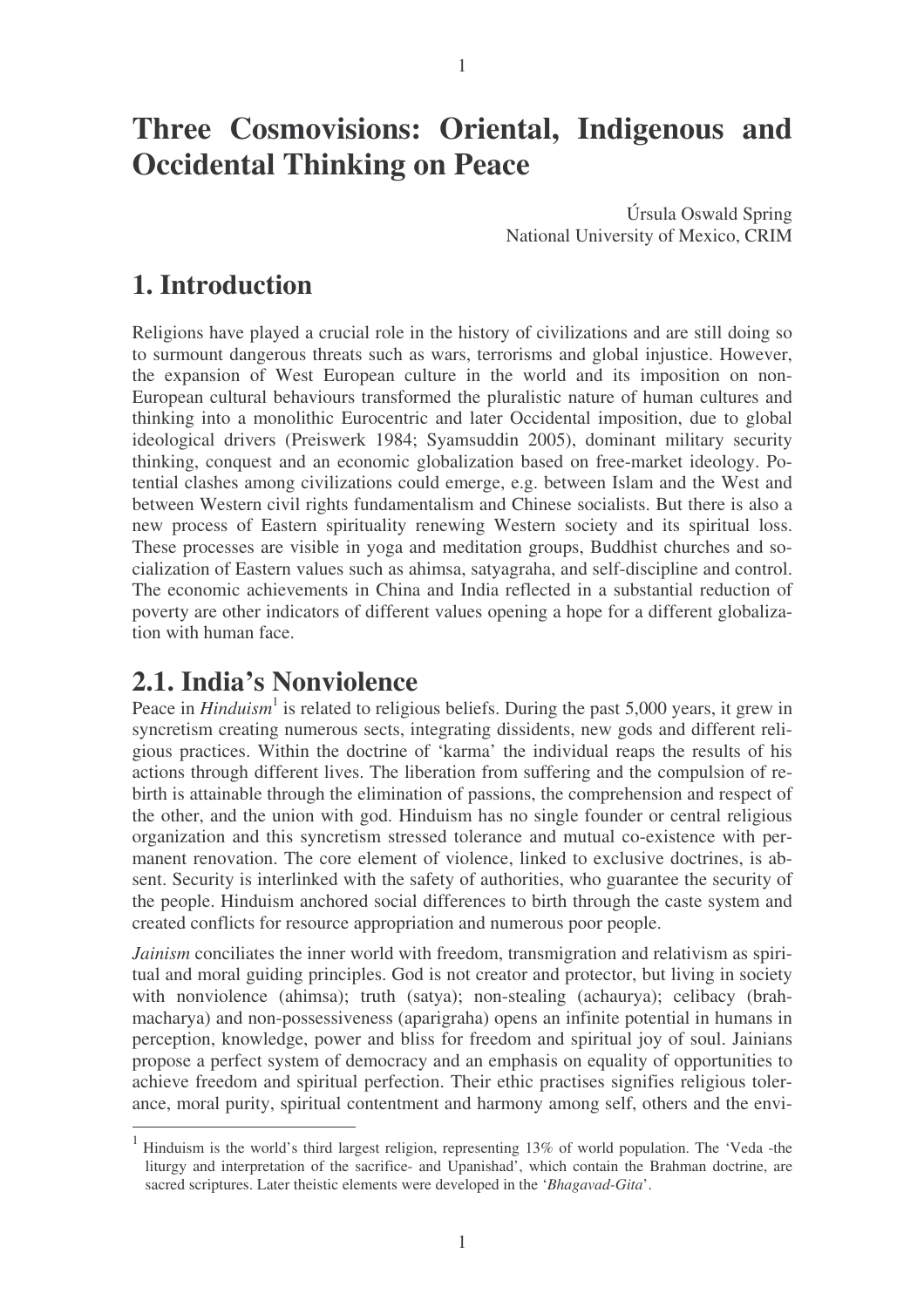ronment through perception, knowledge and conduct (Majumdar 1968; Shree Chand Rampuria 1947). *Jainism* recognizes the natural phenomena as symbioses of mutual interdependence, which has created the bases for modern ecology and nonviolence or 'ahimsa' (Radhakrishnan 1952; Radhakrishnan/Moore 1957; Radhakrishnan/Muirhead 1958).

*Buddhism* 2 developed a 'way of the middle´ (*Bodh-Gaya*) through meditation. Buddha transmitted his maxims within monks (*bhikkhu*), nuns (*bhikkhuni*), and male (*Upasaka*) and female laypersons (*Upasika*). His teachings were based on tolerance for other religions, races, social groups and a peaceful living together. Buddha did not recognize a god, a soul, a caste or any other discrimination against humans and nature. He taught with his life how to find freedom and peace on earth.

*Mohandas K. Gandhi's* thinking was deeply influenced by these Indian religious and moral traditions. By learning through mistakes he understood that people are resistant to change and he worked on himself to find the truth (*satya*). The concept of *ahimsa* or active non-resistance, represented by the little voice inside guiding oneself to do the right things, is at the same time the guiding force for the eternal universal forces. His exercises with truth challenged his personal life, but also the British colonial forces (Gandhi 1982, 1996). *Ahimsa* offered also a new model of conflict resolution and nonviolent struggle for independence.

## **2.2. Chinese Thinking on Peace**

*Kongfuzi* (551-479 BCE), born as a poor villager, consolidated political theories and institutions and created a value system for living in peace within an organized society. Human behaviour depends on five virtues: humanism, uprightness, morals, wisdom and sincerity and three social obligations: loyalty, respect for parents and ancestors, and courtesy substituting violence, conquest and exploitation.

*Lao Tse* (around 6th century BCE) developed the '*tao*' (way), representing the origin of the world order and the knowledge for guiding society through moral behaviour by peaceful means. '*Ren*' (humanity, love for others) and learning during life represents the second pillar of his metaphysics. His ideal was a small country where the king knew his people who lived in small peasant communities, away from power and ambitions (Waley 1953: 102). He promoted the abolition of army and war, not precisely for moral reasons, but because any conquest was always insignificant compared with the unlimited internal resources of a person.

General *Tzun Tzu* integrated social concerns in his book *The Art of War*. He postulated that "the supreme art of war is to subject the enemy without fighting". Moral thinking may become concrete only through congruent acting. The common well-being among subjects and rulers depends mutually and the political stability favoured scientific and cultural progress that has influenced Occident and America (García 1988). In peace terms, the small countries learnt through *shih-ta* to serve the big one and to find in this dependency protection and security. There love and integration with nature spread over all Asia and is one of the core principle of harmony with other human beings and with environment.

Religions have played a crucial role in the history of civilizations to surmount threats, wars and global injustice. However, the imposition of European culture transformed the

<sup>&</sup>lt;sup>2</sup>As a 35 year old prince Siddhartha Gautama (563-483 B.C.) was illuminated and renamed 'Buddha': the illuminated.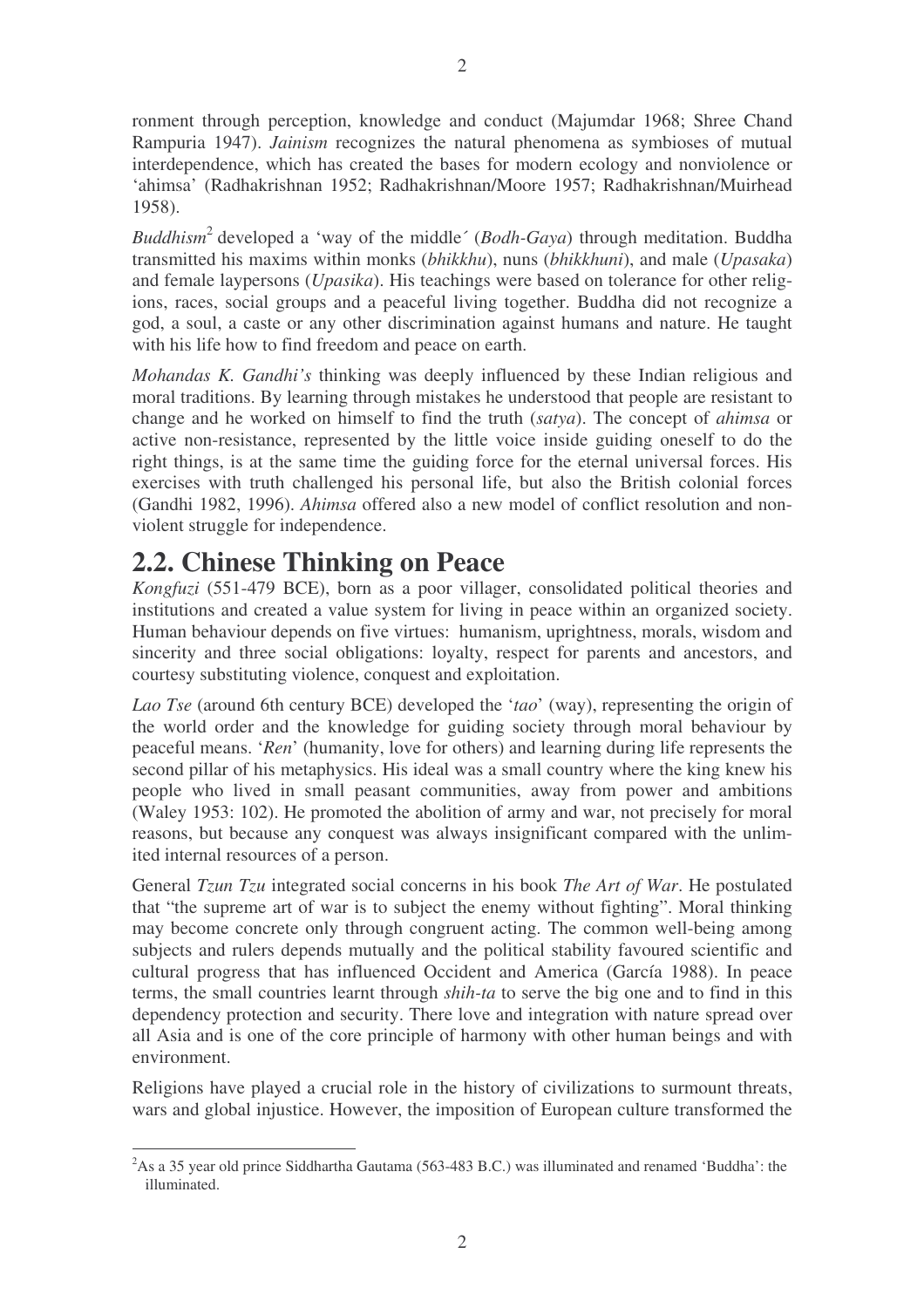pluralistic nature into monolithic Eurocentric global ideological drivers (Preiswerk 1984; Syamsuddin 2005). Potential clashes among civilizations could emerge between Islam and the West (Huntington 1996) or between Western civil rights fundamentalists and Chinese socialists. Nevertheless, new processes of Eastern spirituality are renewing Western society and its spiritual loss, visible in yoga and meditation, Buddhist beliefs, care of environment, nonviolence and other Eastern values. The economic achievements in China and India with a substantial reduction of poverty indicate different value priorities and a globalization with a greater human face.

## **3. Latin America's Search for Peace**

Two powerful empires emerged during the 14<sup>th</sup> century in Mexico and Peru (Pizarro 1978): the Aztec and the Inca. The key idea of indigenous religions was the *equilibrium*. The intimate relationship between caring for and fearing nature established a harmony between humans, nature, and divinities. Values of cooperation, dignity, freedom, love, solidarity, respect and peace were taught, together with a hierarchical system of power. Military force, science and technology improved livelihood, able to maintain a growing population in very different and difficult ecosystems. Crime, mismanagement of communal land and other behaviours against the social code had to be confessed. Sacrifices of animals, in severe cases of humans were offered for re-establishing the harmony between divinities, humans and nature. Pestilence, earthquakes, volcanoes' eruptions, famine and defeat were understood as a failure in the observation of the ceremonies, giving priests a parallel power to the emperor. People were educated to respect this intimate relationship, together with the respect for the political system.

Within their cosmogonist genesis of the Earth in both empires humans established a system of communication with divinities creating a dynamic process of control, obedience and negotiation to achieve equilibrium. The priests and military were inducing fear and dead in the subjugated regions. The hierarchical rule of power and the exploitation trough tributes of large parts of the empire introduced suffering among the subjugated people, reducing their capacity of preventive peace-building and conflict resolution, but developed also science, astronomy, medicine, urbanization and technologies of irrigation.

Spain and Portugal conquest these empires and the Catholic Church imposed an ideological control that fostered economic underdevelopment and subordination to European power interests. Natural resources –food, gold, silver, minerals, medicinal plants, later oil and gas– were looted. Forced labour and new diseases decimated the indigenous population. To replace the native work force in mines and agriculture, the colonial powers brought African slaves to the Americas. This violent displacement created social fragmentation in Africa and America. Global European interests were imposed by authoritarian colonial, religious and military regimes, reinforced by a rape capitalism and occidental patriarchal dominance. After independence struggles and revolutions most Latin America countries suffered from the U.S. neo-imperial interests, based on the Monroe Doctrine.

Conquest, post-colonial exploitation and foreign interventions created in Latin-America a highly stratified social structure, dependency and small political, military, religious and economic elites. The accumulation of capital in few hands institutionalized the impoverishment of majorities, limited the creation of a middle class and created permanent tensions, rebellions, revolutions, guerrillas, and military coups (Valenzuela 1991). Therefore, Latin-America is the region with the highest income gap and after two cen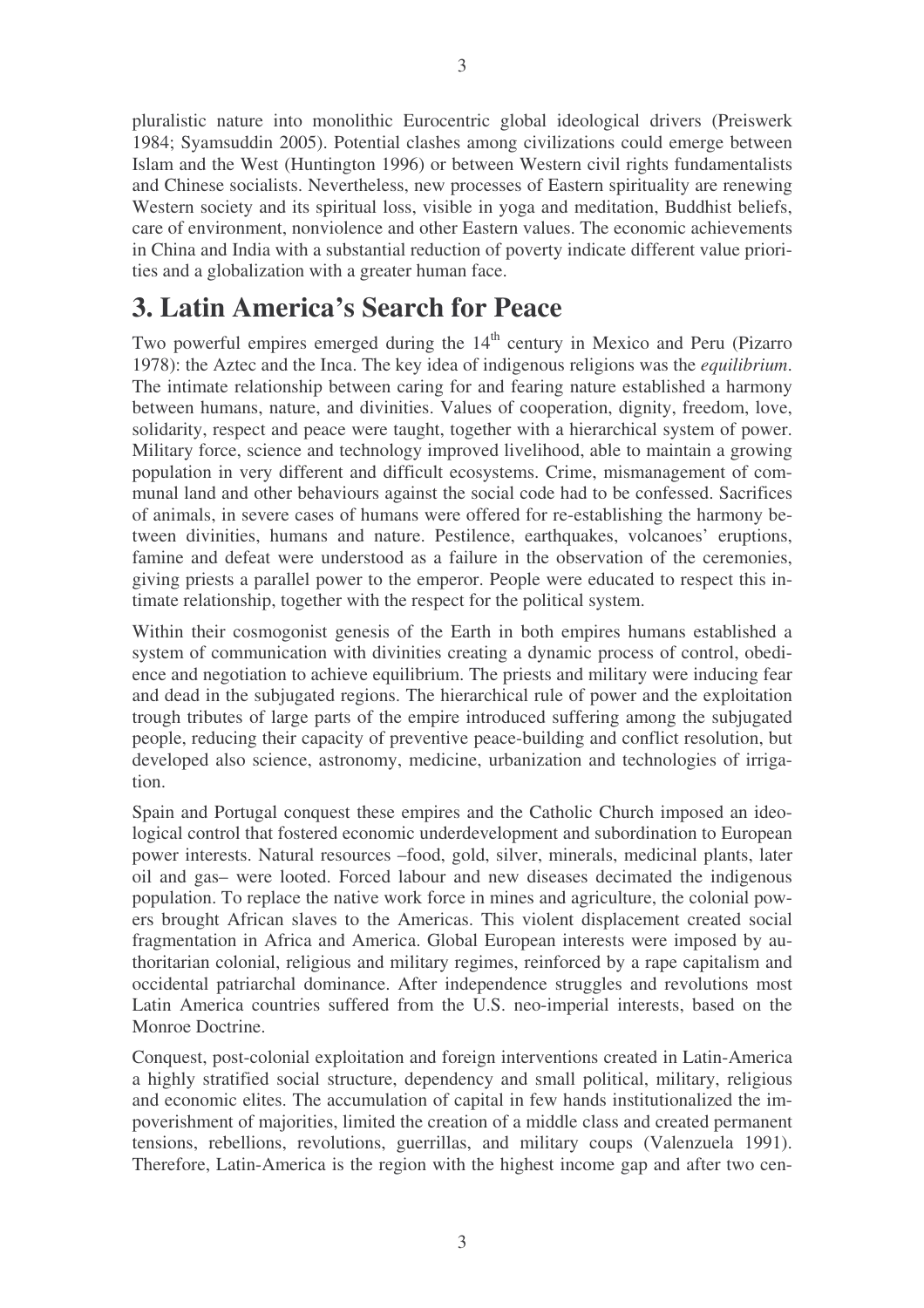tury of independence with a dramatic situation of poverty in almost half of the population and a rapid growth of urban slums.

Peace and violence characterized the history of the subcontinent, where local and regional violence created empires with high cultural achievements (Inca, Maya, and Aztec). Science, technology and food innovations spread from the subcontinent globally, and European colonization and independence reinforced the highly stratified society. However, the history of Latin-American' invasions, exploitation, ethnocide and neo-colonial threats resulted in the legal principle of non-intervention in the United Nations Charter. Many Latin-American states proposed mechanisms for conflict resolution within regional bodies prior to involving the Security Council, such as the Organization of American States. As neighbours of the new superpower, the subcontinent tried to protect the rest of the world from interventions it had experienced and which were justified with the Monroe Doctrine (1823).

## **4. Greek, Roman and Christian Thinking on Peace**

In Europe, peace thinking emerged from early Greek's 'eirene' and Roman concepts of democracy, citizens' rights**,** and *Pax Romana* and was linked with internal security, well-being and prosperity. It mediated between private and public goods and among citizens and states. Socrates' dialectical method transformed through education human beings into moral ones. Plato' 'transcendental idealism' searched for eternal 'forms'. In the Platonic tradition peace is an act of will and a superior value, justifying all means to attain it. Aristotle' 'eirene' understood virtue between two vices, cowardice and rashness, and peace as process between different vices and virtues.

The Roman Empire consolidated its civilization with 'Pax Romana', and offered 'king's peace', once the ruled submitted to the will of the ruler' norms. 'Pax Augusta' was a desideratum of thinkers and writers (Cicero, Livio, Virgilio), determining that there is no just war, and peace is the highest value for humans. Augustine's Neo-Platonism facilitated the acceptance of the Christian doctrine. The purification of the soul by selfcontrol, moral education and submission to the 'divine will' consolidated the hierarchical male dominated structure of church with a power beyond the Roman Empire ('pax Augustana'). Saint Thomas Aquinas linked peace with joy (*gaudium*) and related it to love (*caritas*). His inner peace represented the rule of God on the world and in the soul, similar to oriental beliefs. These cross-cultural connections linked together physical acts and intentional spirituality for a peaceful behaviour.

Nevertheless, the Christian Church persecuted other religions, organized Crusades, genocides and killed millions through the inquisition. Their peace understanding reinforced the military logic of 'tooth for tooth' pragmatism. Peace was understood in its negative sense as 'absence of war'. With the adoption of non-intervention into the internal affairs of established states (Westphalia Peace, 1648), a legal system emerged, able to secure goods beyond military protection: the paradigm of legal protection of *private property* (Richards 2000)*.* The *state of law* from ancient Greece offered society the peaceful use of conquered goods and territories and a system of legal inheritance in the patrilineal line.

Thus consolidated a second paradigm against peace: *patriarchy 3* . Its mythological origin goes back to the irrigation societies and incipient social differentiation. Christian

<sup>&</sup>lt;sup>3</sup>A mythological justification emerged when the male half-god Zeus controlled lightening and thunder and took power over earth and the sky, justifying a hierarchical, violent and patriarchal dominance.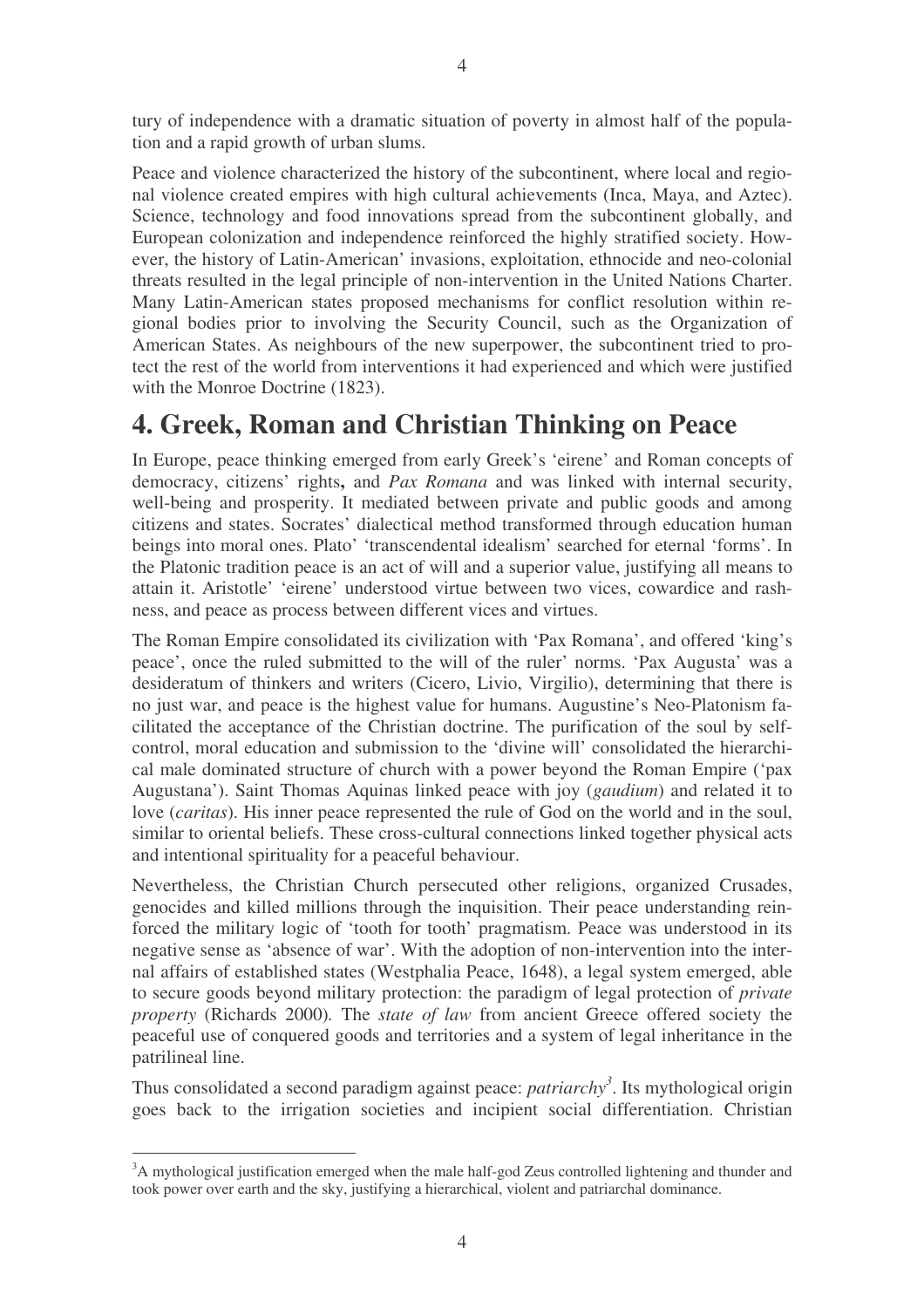church, Islam and Judaism based their ideological control of power on gender and social classes' discrimination, subjection and exploitation. The division of labour resulted in a *division of power* legitimizing the exercise of power, war and violence, until the *American Declaration of Independence* (1776) and the *French Revolution* (1789) reclaimed the *sovereignty for the people*. Independence movements in prosperous colonies combined with the disintegration of great empires (e.g. Napoleonic, Ottoman, Austro-Hungarian, etc.) consolidated capitalism with wealth in metropolitan powers and increased poverty in colonized countries, but never questioned the patriarchal power exercise.

During the *enlightenment* Grotius, Montesquieu, Rousseau and Kant developed a cooperative paradigm to challenge the bellicose pragmatism of Machiavelli and Hobbes. Liberal thinkers (Locke, Hume) questioned hegemonic interests, but could not avoid wars, torture, concentration camps, genocide, and concentration of wealth. They established the legal bases for an idealist world based on human rights and personal responsibility within the capitalist system. Kant proposed in his 'eternal peace' peace equality for all citizens and a republican constitution with democratic and representative organs. Within a 'League of Nation' the danger of wars should be reduced and the right of a world citizen is granted by the hospitality principle. The difference between morale and policy made him transfer to the people the adoption of laws for controlling violence of powerful monarchs and statesmen.

Industrialization pushed peasants out of their land, and the new *social class* configuration (Marx/Engels 1945) caused insecurities for workers through an intensive process of exploitation of their work force. Men were transformed into breadwinners and women into housewives. Marx denounced the inhuman reality of British capitalism. Together with Engels (1902) he created the First International, a movement for economic and intellectual liberation through a united struggle of the working classes. Intellectuals and workers fought together for securing new rights and *social struggles* increased. In her humanitarian Marxism Rosa Luxemburg stressed the need for democracy. She believed that only through revolutionary mass action of the proletariat it was possible to achieve international socialism and peace. A permanent tension remained and Keynes' (1935) welfare state provided temporary support for needy citizens, when economic circumstances avoid caring for themselves.

Neoliberalism substituted the welfare state paradigm arguing that from the free-market the benefits will automatically trickle-down. The outcome is a regressive globalization process with a relatively wealthy northern and a poor southern society, where only elites can link up to the modern system of consumerism. In the early  $21<sup>st</sup>$  century, more than three billion human beings live in poverty, similar to the situation in the  $18<sup>th</sup>$  century when rape capitalism (McGregor 1989) created an exploited and peace-less society.

At the international arena and after five centuries of colonialism and two World Wars, the founding members of the United Nations agreed in its Charter on the goal "to maintain international peace and security… to take effective collective measures for the prevention and removal of threats to peace, and for the suppression of acts of aggression or other breaches of the peace" (UN Charter, Preamble). Nevertheless, since 1945 the UN was unable to promote an era of development and well-being for the whole world, due to the longstanding Cold War. The scientific and technological progress promoted a globalized world with improvement only for minorities.

In terms of conceptual development, the idea of peace changed from a static no-war and negative peace to a more dynamic process of enabling social change with sustainability,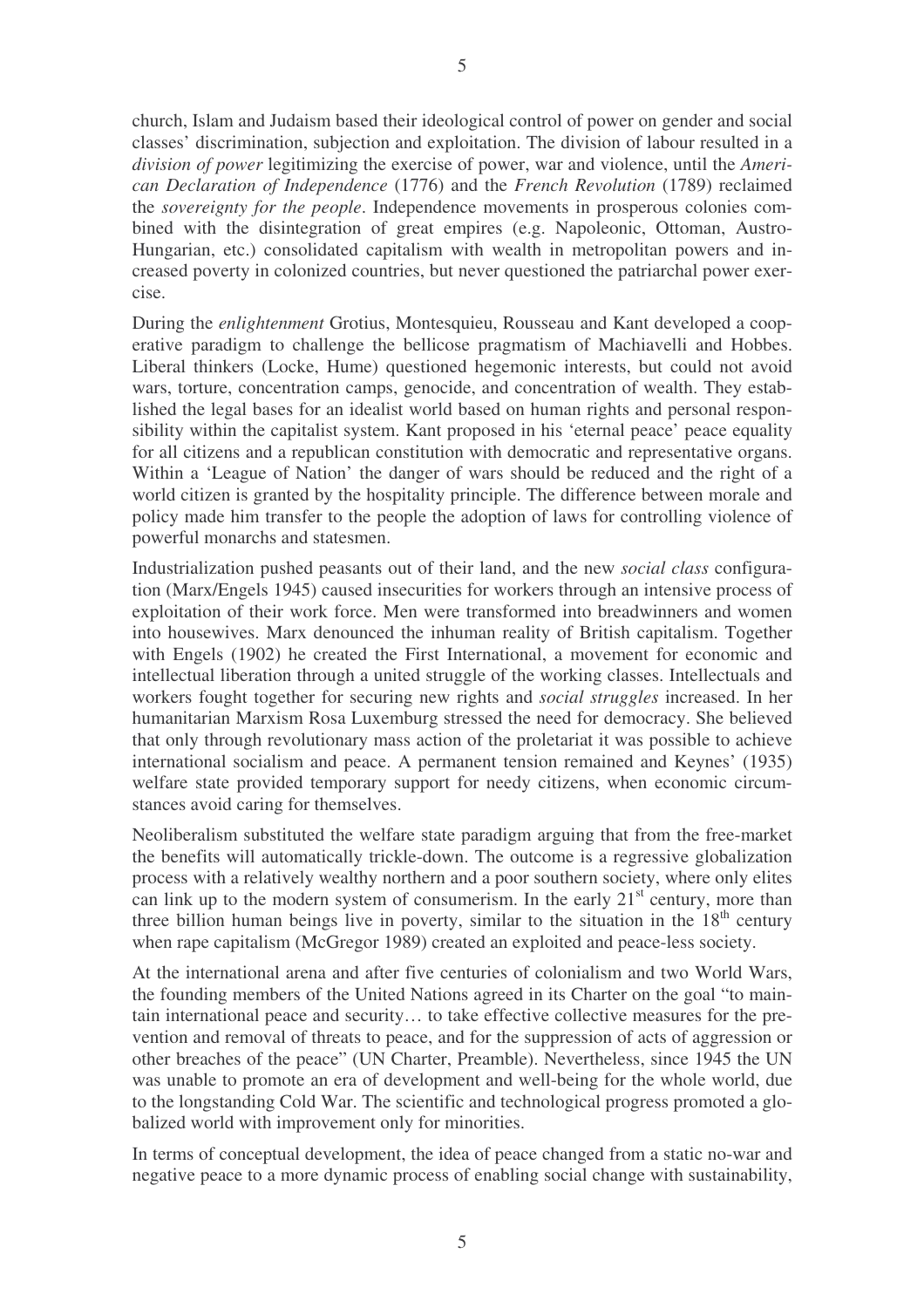equity and equality in terms of freedom from want and freedom from fear. In the South, the basic idea of Freire's Pedagogy of the Oppressed (1998) admitted that marginal have been deprived of their voices and therefore, denied their role as active co-creators of culture and future. By reverting this process, marginal could transform there selves the situation of oppression into cultural liberation.

## **5. Comparison of the Thinking on Peace in diverse Traditions**

In theoretical terms Confucius, Lao Tse and Tzun Tzu could somewhere stand for the three ideal type traditions. Confucius represents the oriental *rationalist* or *pragmatist*, similar to Grotius. Lao Tse is more representative for an Eastern *idealism* or *radicalism*. Similar to Kant, he is trying through laws and agreements with smaller countries to establish a peaceful co-existence and mutual interdependence. Finally, the thinking on war of Tzun Tzu could be initially compared with Hobbes and classified as *realism*. However, his vision to avoid at any cost wars and interpreting armed struggle as a primary defeat also makes him a pragmatist. While this comparison of Chinese and Occidental philosophical and political thinking and praxis is perhaps overdrawn, it gives the possibility to show that 2000 years earlier Eastern cultures have developed philosophical concepts, which were retaken in Occident since the  $16<sup>th</sup>$  century AD. The Chinese integration of humans and nature and their educating processes converted all three masters into forerunner of their society, that are able to overcome the evolutionary constraints of rational or idealistic cultures of peace that have existed in other cultures and religions.

Colonial conquest, globalization, and exclusion brought both challenges and opportunities of peace-building for philosophy, religions, UN institutions, governments, social movements and individuals. At the same time, the present stage of world development and globalization are using the accumulation of knowledge to concentrate wealth in a few hands, contributing to new insecurities, violence, environmental destruction, and also terrorism. Internal wealth gaps and extreme exploitation often foster opposition by the excluded what affected also those in power. Thus a new peace thinking is emerging going beyond the regressive globalization paradigm.

Finally, new threats linked to global and climate change are affecting both hemispheres, whenever threatening more the South, and preventive behaviour and remediation requires global cooperation for mitigation and adaptation, affecting present productive processes and scientific-technological development. In addition, as world society is closely linked, peace efforts, violence or war in one part often systemically affect wider regions (see the effects of the wars in Afghanistan and the Iraq on increasing terrorism, the interlinks of forced migration, but also the global learning process from Gandhi's ahimsa).

In synthesis, the tensions among individual responsibility, free-market ideology and socio-political domination have created social tensions and a geographically division of the world in North and South. The social stratification in rich and poor inside the countries and between them has increased social vulnerability and marginalization that have been aggravated by race, ethnic and gender discriminations creating four basic contradictions: physical violence and terrorism; structural violence and social inequality; gender violence and inequity and environmental threats. These four oppositions open at the same time the following challenges for peaceful behaviour: 1) cooperation with solidar